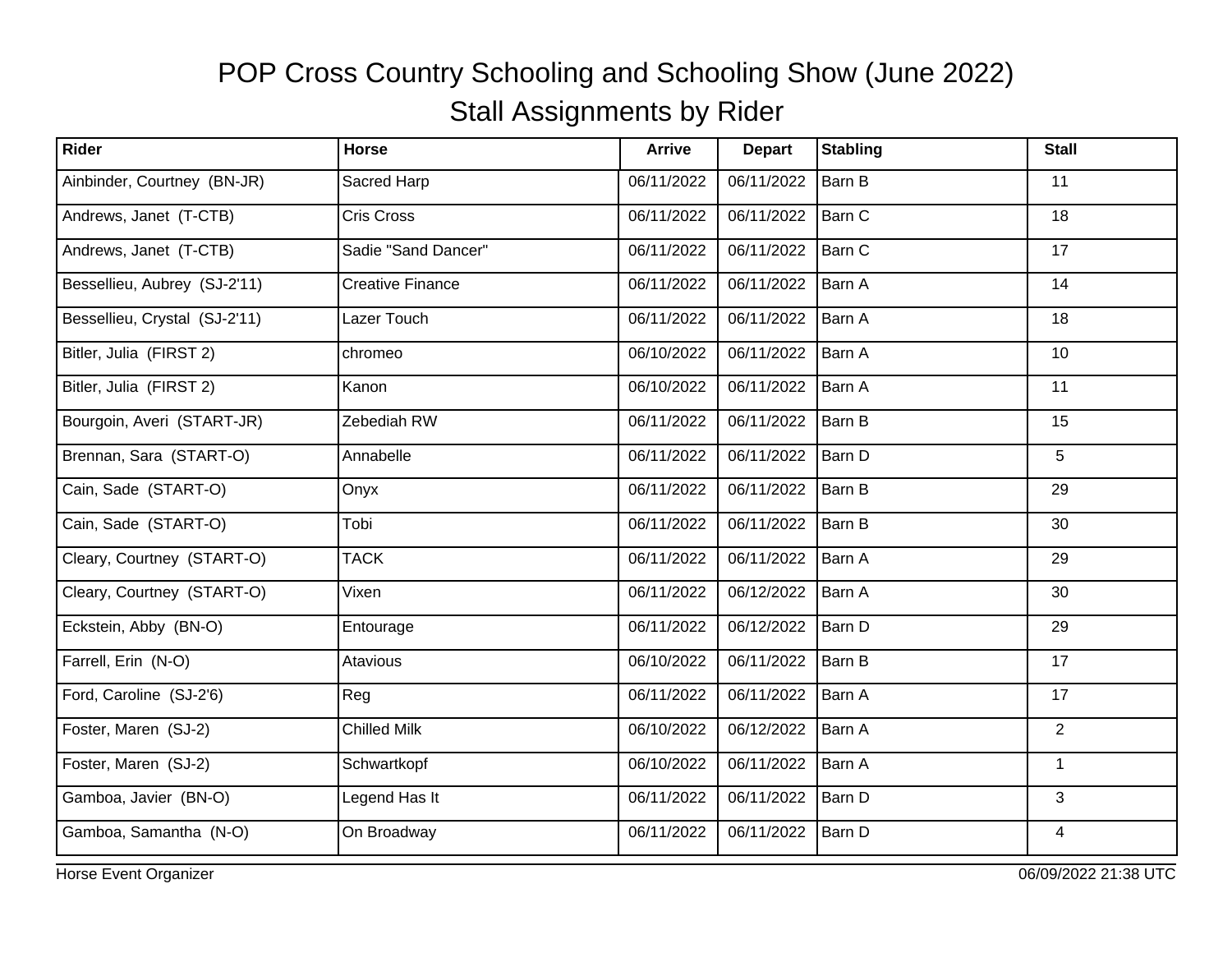| Rider                         | Horse                          | <b>Arrive</b> | <b>Depart</b> | <b>Stabling</b> | <b>Stall</b>   |
|-------------------------------|--------------------------------|---------------|---------------|-----------------|----------------|
| Ganoe, Christine (INTRO A)    | Esperanza                      | 06/11/2022    | 06/11/2022    | Barn B          | 12             |
| Gradin, Barbara (START-O)     | Colin                          | 06/10/2022    | 06/11/2022    | Barn C          | 10             |
| Green, Daisy (START-JR)       | <b>Bravada</b>                 | 06/10/2022    | 06/11/2022    | Barn D          | 26             |
| Green, Daisy (XC)             | <b>Tiny Man</b>                | 06/10/2022    | 06/11/2022    | Barn D          | 25             |
| Gross, Lauren (START-JR)      | Scotch n' Soda                 | 06/11/2022    | 06/11/2022    | Barn D          | 12             |
| Hamzehloui, Keira (BN-O)      | Sam the Man                    | 06/11/2022    | 06/11/2022    | Barn D          | $\overline{2}$ |
| Hilyard, Kallie (START-O)     | Oliver                         | 06/11/2022    | 06/11/2022    | Barn A          | 22             |
| Hoefler, Karen (START-JR)     | Summer                         | 06/11/2022    | 06/11/2022    | Barn D          | 9              |
| Holcomb, Rebecca (BN-JR)      | Honey Roo                      | 06/10/2022    | 06/11/2022    | Barn C          | 20             |
| Hughes, Rowan (BN-JR)         | Huginn                         | 06/11/2022    | 06/11/2022    | Barn A          | 16             |
| James, Madison (SJ-2)         | Riddler                        | 06/10/2022    | 06/11/2022    | Barn A          | 9              |
| Jane, Mendelsohn (N-O)        | Akai BBF                       | 06/11/2022    | 06/11/2022    | Barn A          | 24             |
| Karatzias, Susannah (MT)      | Cassius                        | 06/10/2022    | 06/11/2022    | Barn C          | 22             |
| Karatzias, Susannah (TRAINING | Dancer                         | 06/10/2022    | 06/11/2022    | Barn C          | 21             |
| Klementowska, Nadia (BN-JR)   | Shiloh                         | 06/11/2022    | 06/11/2022    | Barn D          | 14             |
| Kristen, Robinson (BAS T1)    | Skipa Dell Blueberry           | 06/10/2022    | 06/11/2022    | Barn A          | 3              |
| Kristen, Robinson (BAS T1)    | <b>Tack Waterford eventing</b> | 06/10/2022    | 06/11/2022    | Barn A          | $\overline{4}$ |
| Long, Madelyn (BN-O)          | Baila Morena                   | 06/11/2022    | 06/11/2022    | Barn B          | 23             |
| Lowe, Reese (BN-JR)           | Kee Lees Titan                 | 06/11/2022    | 06/11/2022    | Barn A          | 21             |
| Marshall, Mckayla (START-O)   | A'Bit of Pixie Dust            | 06/11/2022    | 06/11/2022    | Barn B          | 26             |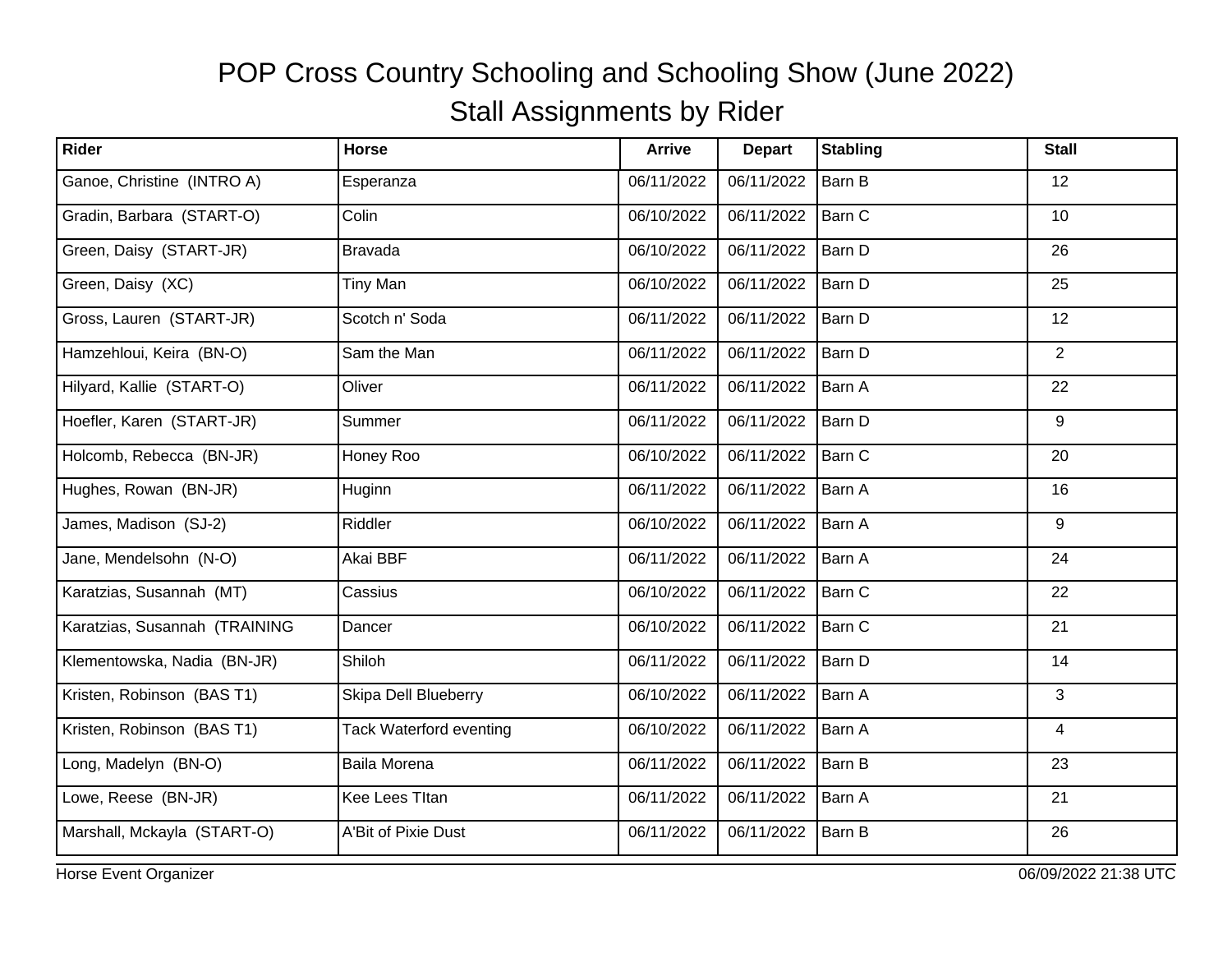| Rider                            | <b>Horse</b>                   | <b>Arrive</b> | <b>Depart</b> | <b>Stabling</b> | <b>Stall</b>   |
|----------------------------------|--------------------------------|---------------|---------------|-----------------|----------------|
| Marshall, Mckayla (START-O)      | charismatic cowboy             | 06/11/2022    | 06/11/2022    | Barn B          | 25             |
| Mason, Liz (N-O)                 | Wisdom Grey                    | 06/11/2022    | 06/11/2022    | Barn C          | 26             |
| McCullough, Katelyn (BN-JR)      | What's In Your Wallet          | 06/11/2022    | 06/11/2022    | Barn D          | 30             |
| Mercier, Allisson (SJ-2'11)      | Pas De Cheval                  | 06/11/2022    | 06/11/2022    | Barn B          | 6              |
| Mercier, Michelle (START-O)      | <b>Beth Dutton</b>             | 06/11/2022    | 06/11/2022    | Barn B          | 5              |
| Mercier, Michelle (SJ-3'3)       | Shirsheen Fun For All          | 06/11/2022    | 06/11/2022    | Barn B          | $\overline{4}$ |
| Mercier, Michelle (SJ-3'3)       | <b>Tullibards Chance Taken</b> | 06/11/2022    | 06/11/2022    | Barn B          | 3              |
| Moreshead, Amy (NOV A - TOC)     | Khaleesi                       | 06/10/2022    | 06/11/2022    | Barn A          | $\overline{7}$ |
| Moreshead, Amy (N-O)             | Semisonic Rembrandt            | 06/11/2022    | 06/11/2022    | Barn A          | 6              |
| Morrow, Shelby (SJ-2'11)         | 'Be Impressed Heart of Gold"   | 06/11/2022    | 06/11/2022    | Barn D          | 17             |
| Nance, Erin (T)                  | Fine Way to Fly                | 06/11/2022    | 06/11/2022    | Barn C          | 14             |
| Norris, Skyler (N-O)             | Fu Pegchu                      | 06/11/2022    | 06/11/2022    | Barn B          | 14             |
| Norris, Skyler (BN-O)            | Sudden Urges                   | 06/11/2022    | 06/11/2022    | Barn B          | 13             |
| Patsko, Lucy (N-O)               | <b>InANewYorkMinute</b>        | 06/11/2022    | 06/11/2022    | Barn B          | 21             |
| Patsko, Lucy (N-O)               | Maverick                       | 06/11/2022    | 06/11/2022    | Barn B          | 22             |
| Pembleton, Sophie (SJ-2'11)      | Saxton                         | 06/11/2022    | 06/11/2022    | Barn D          | 15             |
| Petersohn, Kimberly (TRAINING    | Lola                           | 06/10/2022    | 06/11/2022    | Barn A          | 8              |
| Phillips, Ava Lynne (BN A - TOC) | Infinite Love                  | 06/11/2022    | 06/12/2022    | Barn D          | 11             |
| Pinto, Nicole (N-O)              | Lovely Day For A Guinness      | 06/11/2022    | 06/11/2022    | Barn D          | $\mathbf{1}$   |
| Priester, Payton (BN-JR)         | Daddy's Airboat                | 06/11/2022    | 06/11/2022    | Barn D          | $\overline{7}$ |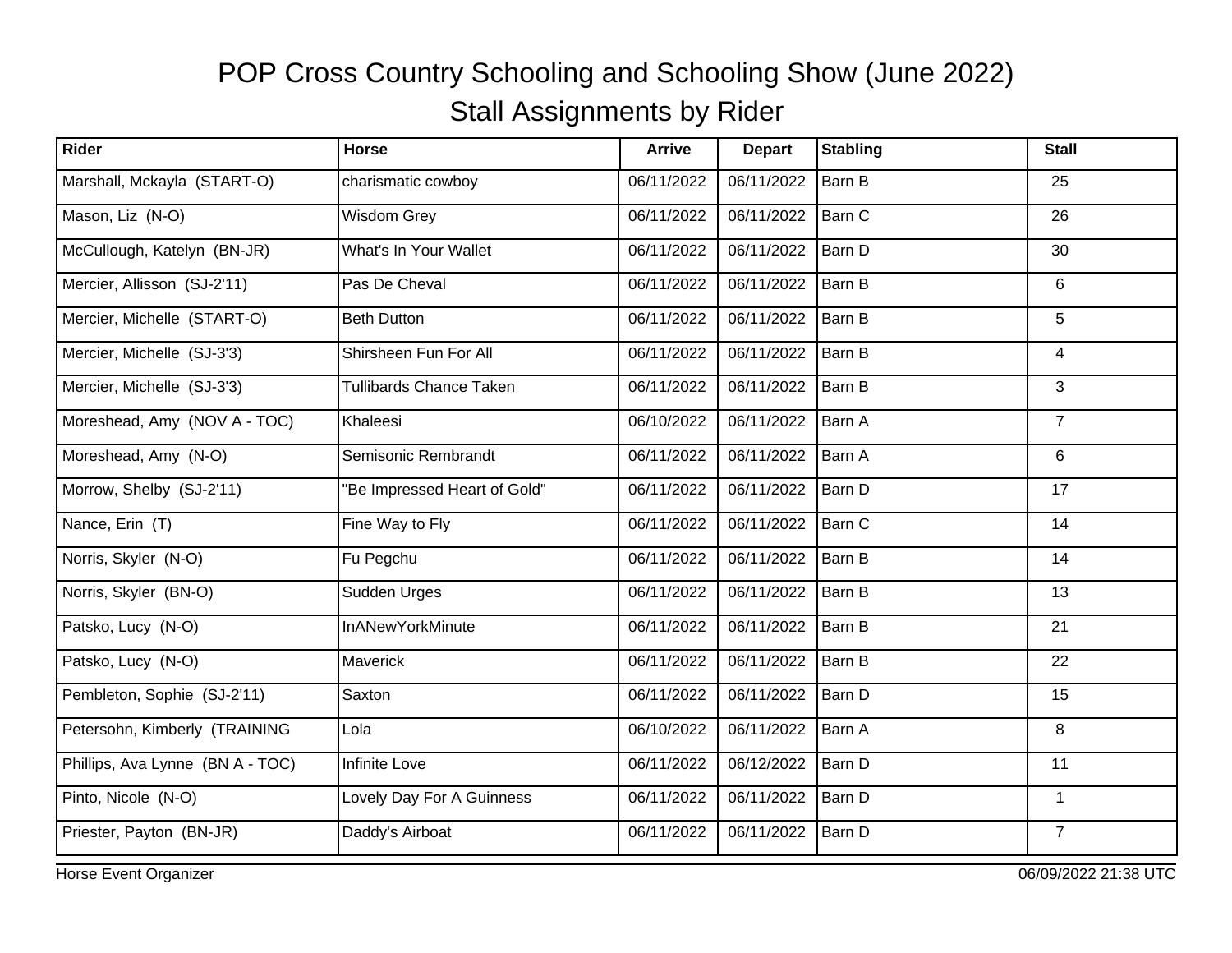| Rider                           | Horse                           | <b>Arrive</b> | <b>Depart</b> | <b>Stabling</b> | <b>Stall</b>   |
|---------------------------------|---------------------------------|---------------|---------------|-----------------|----------------|
| Priester, Rachel (START-O)      | Theodore                        | 06/11/2022    | 06/11/2022    | Barn D          | 8              |
| Protigal, Melissa Glantz (BN-O) | <b>Ballyneety Ardeo Rainbow</b> | 06/11/2022    | 06/11/2022    | Barn D          | 13             |
| Rae, Bailey (TRAINING T1)       | Back To You                     | 06/11/2022    | 06/11/2022    | Barn C          | $\mathbf{1}$   |
| Rae, Bailey (BN-JR)             | Pablo                           | 06/11/2022    | 06/11/2022    | Barn C          | $\overline{2}$ |
| Ramos, Olivia (BN A - TOC)      | Phoenix                         | 06/11/2022    | 06/11/2022    | Barn C          | 4              |
| Ramos, Olivia (N-O)             | Progressive Jazz                | 06/11/2022    | 06/11/2022    | Barn C          | 5              |
| Rehfus, Melissa (START-O)       | Lego                            | 06/11/2022    | 06/11/2022    | Barn D          | 20             |
| Rice, Shiloh (N-O)              | Starquake                       | 06/11/2022    | 06/11/2022    | Barn A          | 13             |
| Roberts, Addison (SJ-2'6)       | Latigo                          | 06/11/2022    | 06/11/2022    | Barn A          | 15             |
| Roberts, Alicia (BN-O)          | Fenway                          | 06/10/2022    | 06/11/2022    | Barn B          | 27             |
| Roe, Rebecca (BN-JR)            | Gunner                          | 06/11/2022    | 06/11/2022    | Barn A          | 20             |
| Rosenau, Holly (SJ-18)          | Kablis.r                        | 06/11/2022    | 06/11/2022    | Barn C          | 8              |
| Rowlett, Danica (N-JR)          | Rudianos                        | 06/11/2022    | 06/11/2022    | Barn A          | 28             |
| Sella, Savannah (START-JR)      | Barney                          | 06/10/2022    | 06/11/2022    | Barn B          | 18             |
| Shirkey, William (Training A -  | Jasmine                         | 06/11/2022    | 06/11/2022    | Barn B          | 32             |
| Shirkey, William (NOV A - TOC)  | Lucky                           | 06/11/2022    | 06/11/2022    | Barn B          | 31             |
| Sultana, Lilliana (START-JR)    | Phoenix                         | 06/11/2022    | 06/11/2022    | Barn D          | 16             |
| Timothy, Gray (N-O)             | Chanel                          | 06/11/2022    | 06/12/2022    | Barn A          | 31             |
| Timothy, Gray (START-O)         | Lady                            | 06/11/2022    | 06/12/2022    | Barn A          | 32             |
| Wages, Erin (T)                 | Morrison                        | 06/11/2022    | 06/11/2022    | Barn A          | 5              |